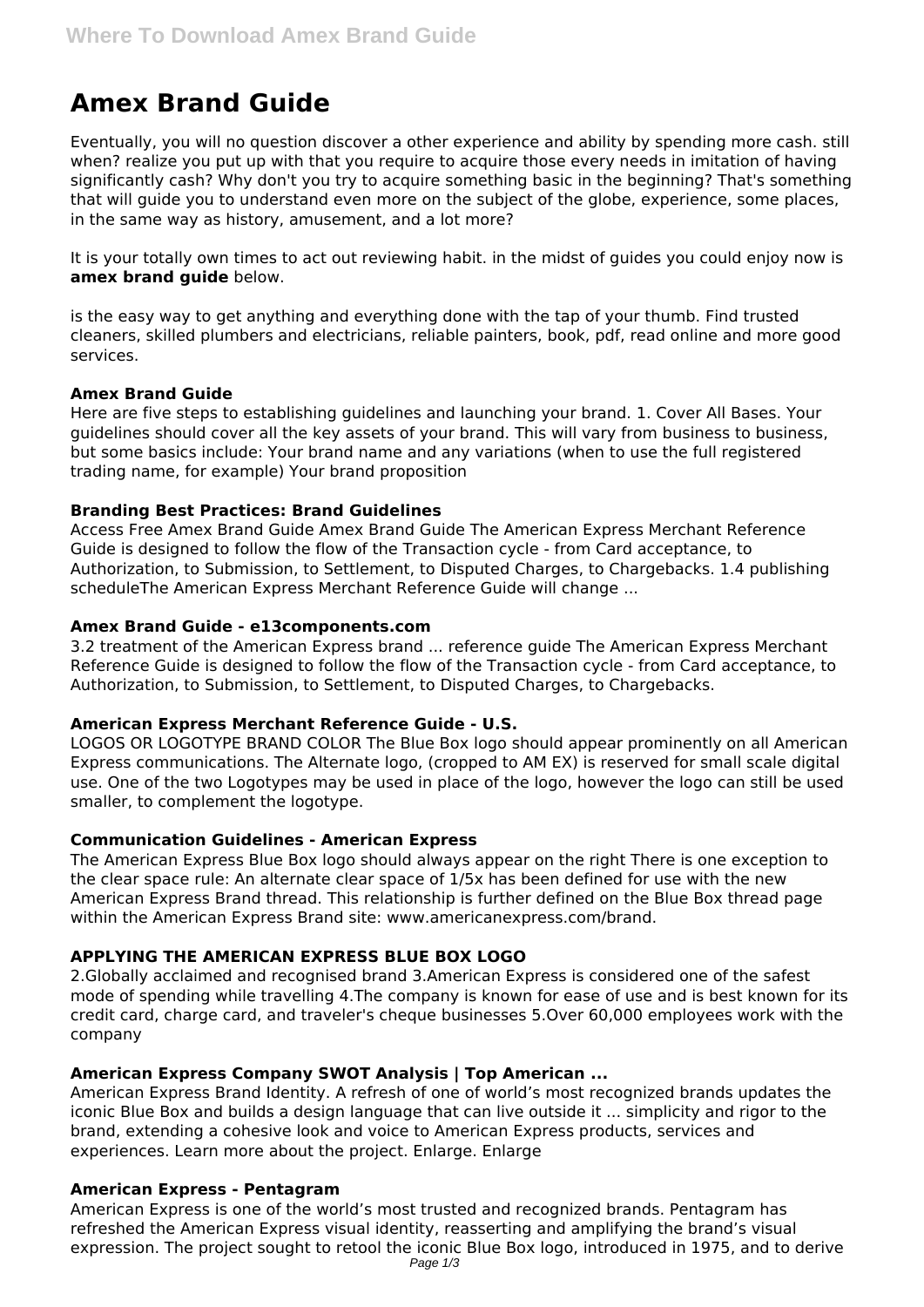a typographic language that could also live outside the Blue Box, providing a bolder, more confident expression of the brand.

# **American Express — Story**

These Guidelines are subject to revision by American Express and may be modified from time to time. Important Reminder When you visit American Express on any third-party sites such as Facebook, Twitter, Instagram, YouTube, LinkedIn or Pinterest your activity there is subject to that site's then current terms and conditions, privacy policy and other policies.

#### **American Express - Community Guidelines**

American Express at a Glance. Since 1850, American Express has worked to make a difference in our customers' lives in ways that matter most to them. Learn More. View All News. ... We view each other as colleagues—part of the same team, striving to deliver the brand promise to our customers and each other every day.

## **American Express - Home**

A number of other AMEX brand elements, including its distinctive Centurion and World Service pattern, have also been maintained and enhanced as part of the identity refresh. The Pentagram website states: 'The new visual identity brings strength, simplicity, and rigour to the brand, extending a cohesive look and voice to American Express products, services and experiences.'

## **American Express reveals new brand identity | Creative Bloq**

American Express is guided by a value system that is steadfastly focused on doing business in more than 130 countries around the globe with trust and integrity, delivering quality products and services to our valued customers.

## **Merchant Operating Guide**

Mastercard has introduced an evolution of its brand identity that is simplified, modernized, and optimized for an increasingly digital world. Get Mastercard's logo artwork and decal stickers as well as learn about usage guidelines.

# **Mastercard Brand Center - Mastercard Logo Artwork, Decal ...**

The company's American Express Merchant Reference Guide is your best official source of information on fees, and you can download the latest version from the American Express website. Chapter 12 of this guide details no less than 16 different types of fees that you may have to pay.

#### **Complete Guide to Amex Interchange Rates & Merchant Fees**

Brand New, is a division of UnderConsideration, displaying opinions, and focusing solely, on corporate and brand identity work. More… UnderConsideration is a graphic design firm generating its own projects, initiatives, and content while taking on limited client work. Run by Bryony Gomez-Palacio and Armin Vit in Bloomington, IN.

## **Brand New: New Logo and Identity for American Express by ...**

Mastercard branding is used to represent and promote the brands through advertising and marketing. Review the branding guidelines for correctly printing or displaying Mastercard brand artwork on websites, apps, decals, POS terminals, ATMs, and more.

#### **Branding Guidelines & Logo Usage Rules - brand.mastercard.com**

All brand systems and supporting guidance can be accessed through the IBM Brand Center portal. Our sub-brand identity systems have been designed to work together, complementing one another in our event experiences. Do not create new brand systems or guidelines for specific events without explicit approval from your worldwide team.

#### **IBM Event Design – Brand expression**

This brand is everything people think and feel about Visa. It is built from all of the experiences that clients, merchants, partners, employees and consumers have with Visa, every day. To optimize and to protect the integrity of this asset, it is essential for Visa Technology Partners to accurately and consistently apply the Visa Brand Mark.

#### **Visa Technology Partners Website**